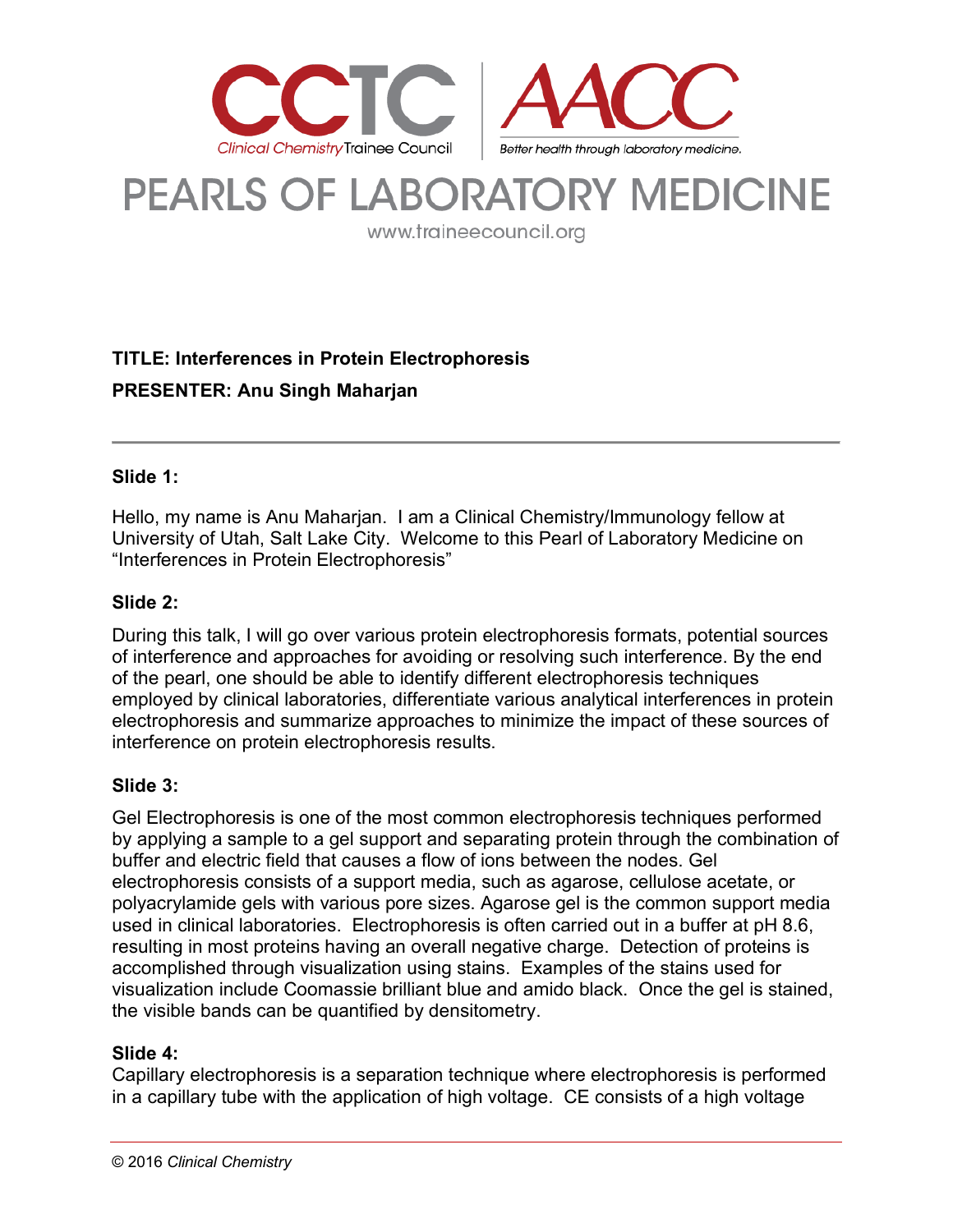power supply, a sample introduction system, a capillary tube, a detector, and an output device. Capillary tubes are usually composed of fused silica with an internal diameter of only 20-100 um. The fused silica contains silanol groups that become ionized in an alkaline buffer creating an electric double layer producing a flow of buffer towards the cathode. This electroosmotic flow causes most of the proteins to travel in the same direction, regardless of their charge. Proteins move from anode to cathode and are detected usually with 200 nm wavelength UV light, but also through electrochemical, fluorescence, conductance, or mass spectrometry methods. CE is popular in clinical laboratories because of fast throughput and utilization of small sample volume.

# **Slide 5:**

Protein electrophoresis separates protein patterns into albumin or globulins. Globulins consist of α-1, α-2, β, and γ. Albumin is the most abundant protein of human serum. α-1 region contains α1-antitrypsin, α-1 acid glycoprotein, α1-antichymotrypsin, and lipoprotein. α-2 region consists of α2-macroglobulin, haptoglobin, and ceruloplasmin. β region can be divided into β-1 or β-2. β-1 consists of transferrin, β-lipoprotein, and C4 while β-2 consists of C3 and fibrinogen. γ region contains immunoglobulins and Creactive protein. Immunoglobulin A (IgA) can migrate in the β region as well.

#### **Slide 6:**

**I**mmunofixation is commonly employed when there is an abnormal protein, known as an M-spike, detected using gel electrophoresis or capillary electrophoresis. Immunofixation electrophoresis characterizes the abnormal bands by applying specific antisera to each lane of the electrophoretic gel. The immune complex is then viewed by staining. Here are examples of immunofixation performed on 3 different samples. The first image shows a normal IFE while the second image shows an IgG κ monoclonal antibody and the third image shows an IgM κ monoclonal antibody. IFE is used to diagnose and monitor different plasma cell dyscrasias such as multiple myeloma and Waldenstrom's macroglobulinemia. IFE is more analytically sensitive, but M-proteins are not quantified using IFE. IFE is also employed in cases where serum protein electrophoresis is unable to quantify small abnormalities, as it can happen with beta-migrating M-proteins or small free light chains.

# **Slide 7:**

One of the most commonly encountered interferences in clinical laboratories is hemolysis, and electrophoresis can be affected by this interference. Hemolysis releases hemoglobin and other cytoplasmic contents of the red blood cell. *In vivo* causes of hemolysis include microbiological agents, pre-eclampsia, hemolytic anemia, and sickle cell disease. *In vitro* causes include use of small bore needles that rupture the red blood cells, excessive vacuum or suction during sample collection, or prolonged sample storage. Hemolysis results in hemoglobin and hemoglobin-haptoglobin complexes to appear as discrete bands in the  $\alpha$ 2 and  $\beta$  regions. These bands may be misinterpreted as monoclonal proteins when interpreting protein electrophoresis results. The gel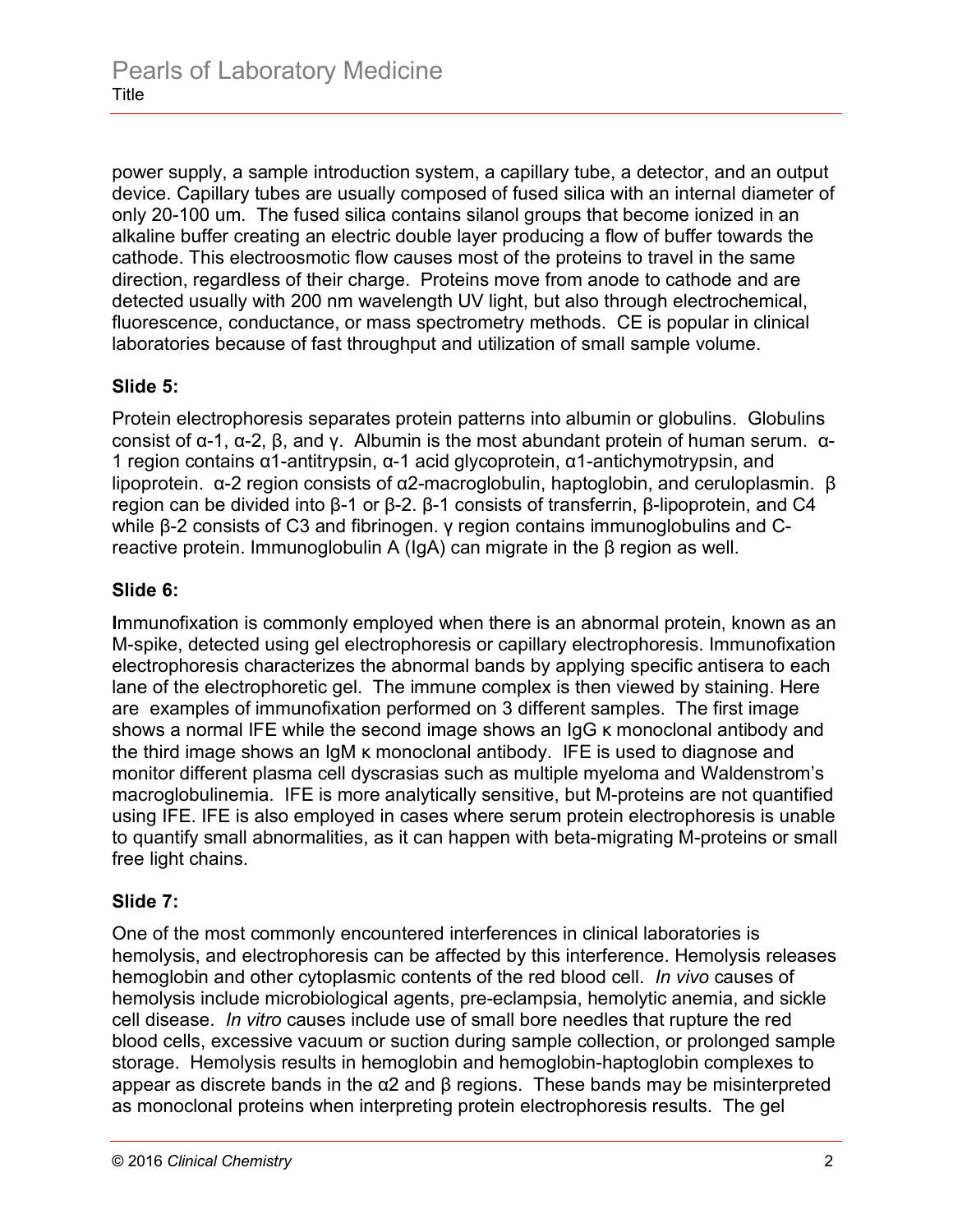shown in the figure on the right shows the hemoglobin that appear as increased protein in the β region. Visual inspection of the sample can confirm the presence of hemolysis. For hemolysis that is not visible to the eye, IFE can be utilized to rule out the presence of a monoclonal protein. Proper training on blood collection techniques would help minimize such interference. In addition, awareness of the phenomenon and indicating potential interference due to hemolysis in the report could be beneficial to the clinicians.

# **Slide 8:**

Fibrinogen is a normal plasma glycoprotein, which, when cleaved by thrombin to fibrin, forms a fibrin clot for wound healing. Samples that have not clotted properly, especially patients on anti-clotting therapies may present fibrinogen. Fibrinogen will be an interference in protein electrophoresis when the wrong sample type is submitted for analysis. Fibrinogen will migrate to the β/γ region and may be misinterpreted as a monoclonal immunoglobulin. One way to rule out fibrinogen interference is to perform immunofixation. In the figure, electrophoresis shows a peak at the β region, which when reflexed to IFE shows no monoclonal band. Since IFE utilizes specific antisera against the immunoglobulins, IFE will not confirm the presence of a monoclonal protein if the abnormal band was due to fibrinogen. Solutions for fibrinogen interference also include treating the specimen with thrombin or precipitation with ethanol to remove fibrinogen; however, clinical laboratories do not commonly employ these treatments. You can also use test strips, such as Quantofix EDTA, to identify EDTA specimens when there is a suspicion on the sample provided. Providing proper training regarding specimen requirements would help minimize such interference.

#### **Slide 9:**

Another exogenous interference encountered in protein electrophoresis, specifically affecting CE, is samples containing contrast dyes. As mentioned, the detection of proteins in CE is often based on UV detection at 200 nm. The radio-opaque agents used in imaging absorb at the same wavelength and will appear as a monoclonal band. Many of these contrast agents interfere with the α2-globulin fraction or less frequently with β2-globulin fraction. In these figures showing CE results, there are 3 different contrast dyes, urografin, telebrix and omnipaque, that show an elevated α-2 region. In a different study, radio-opaque agents at 11 uL to 1 mL of serum, which is the expected concentration after bolus injection for radiographic examination, i.e. 7.5 g/L, led to the appearance of abnormal peak in the CE. Blood collection should not precede for 2-6 days after patients receive contrast media. Since the contrast media interference is due to the UV detection, interference does not tend to occur with other techniques such as gel electrophoresis or immunofixation.

# **Slide 10:**

Antibiotics also cause interference in CE, due to absorbance at UV wavelength, and appear as a monoclonal band in the α or β regions. Here is an example of the antibiotic, piperacillin-tazobactam, administration which generated a small peak at the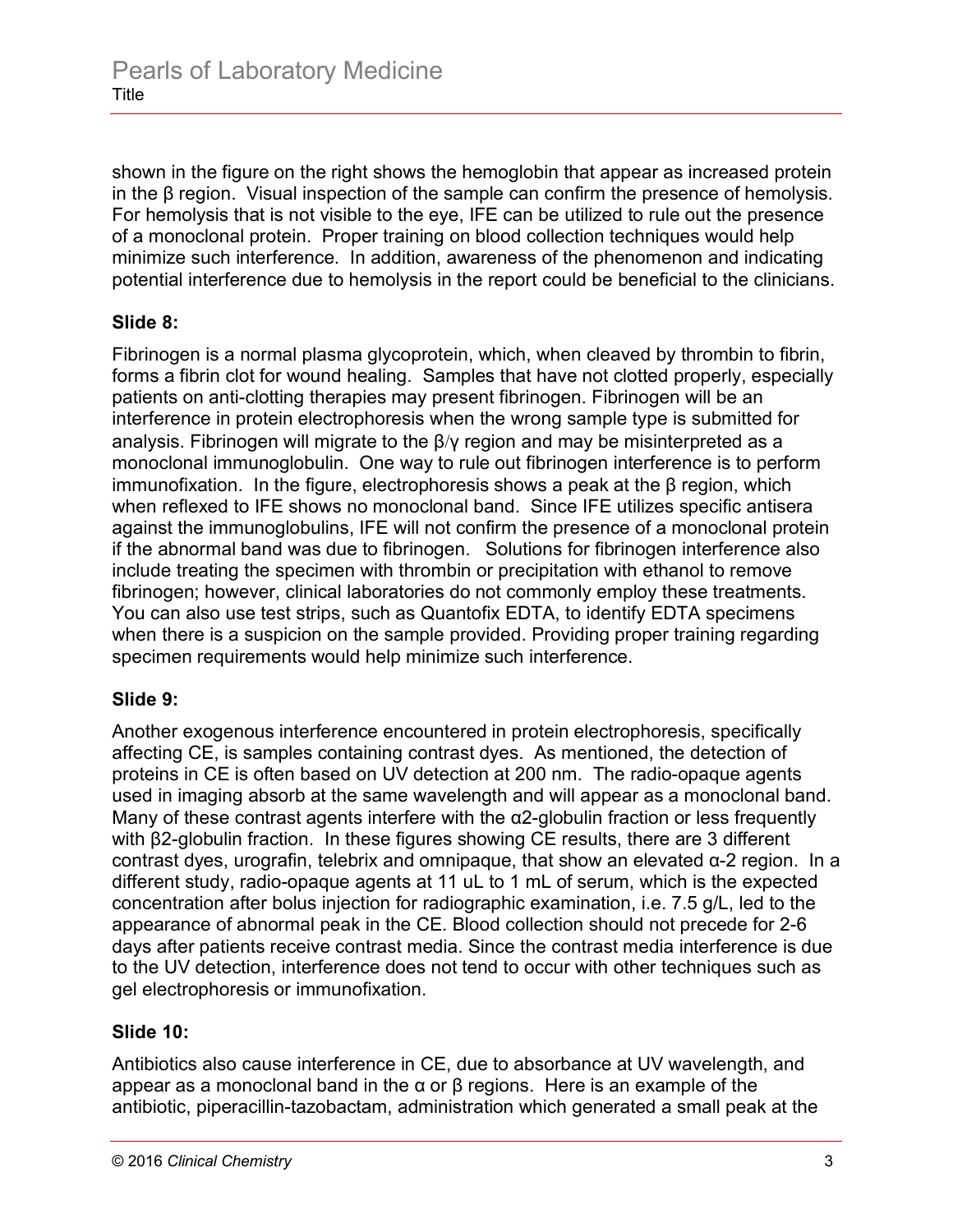anodal site of β-globulin. The figure on the left does not have this peak since the sample was collected before the administration of piperacillin-tazobactam. Other antibiotics that cause interference in CE include ceftriaxone, 5-flurocystosine, and sulfamethoxazole. Immunofixation can be utilized to rule out interference due to antibiotics. Interference may be reduced by drawing the electrophoresis sample when the antibiotic is at trough concentrations.

#### **Slide 11:**

For the interferences I have described so far, IFE can distinguish a true monoclonal protein from the interference. However, it becomes more difficult when the interference impacts IFE, which is seen more often with monoclonal antibody therapeutics. Monoclonal antibody therapy such as daratumumab and elotuzumumab (FDA cleared drugs) are used for the treatment of relapsed or refractory multiple-myeloma. Isatuximab is a new monoclonal antibody that is under review for multiple myeloma treatment. All of these monoclonal antibodies are IgG κ antibodies; therefore, infusion of high concentrations will mimic IgG κ M-protein.

#### **Slide 12:**

The IFE figures here show the appearance of a monoclonal IgG κ IFE in healthy donor serum sample that has been spiked with different monoclonal antibodies. The interference with protein electrophoresis and IFE may persist for weeks after treatment. Misinterpreted results run the risk of unnecessary additional investigation or disease misclassification.

#### **Slide 13:**

There are limited options to confirm and mitigate interference caused by monoclonal antibodies. Because of the number of multiple myeloma patients being treated with daratumumab, there is a daratumumab-specific immunofixation assay, known as DIRA, to confirm and overcome this interference.

The DIRA assay uses a daratumumab-specific antibody to form a complex that causes a shift in the migration of daratumumab on the IFE gel.

The figure shown, demonstrates the assay. Two total serum protein fixation lanes for a baseline and post-treatment of patient with dara are shown in lanes 1 and 2. The assay also uses controls for migration of daratumumab and the daratumumab:antidaratumumab complex , denoted in lanes 3 and 4. The blue arrow shows the location of the daratumumab control and the orange arrow shows the shift that occurs when daratumumab forms a complex with daratumumab specific antibody.

The antisera used for the IFE assay are specific only for IgG and κ. Baseline serum samples with or without anti-dartumumab are run next to serum samples collected after post-treatment with daratumumab. Red arrows in lanes 7 & 11 indicate a suspected daratumumab interference found in post-treatment. Lanes 8 and 12 are positive for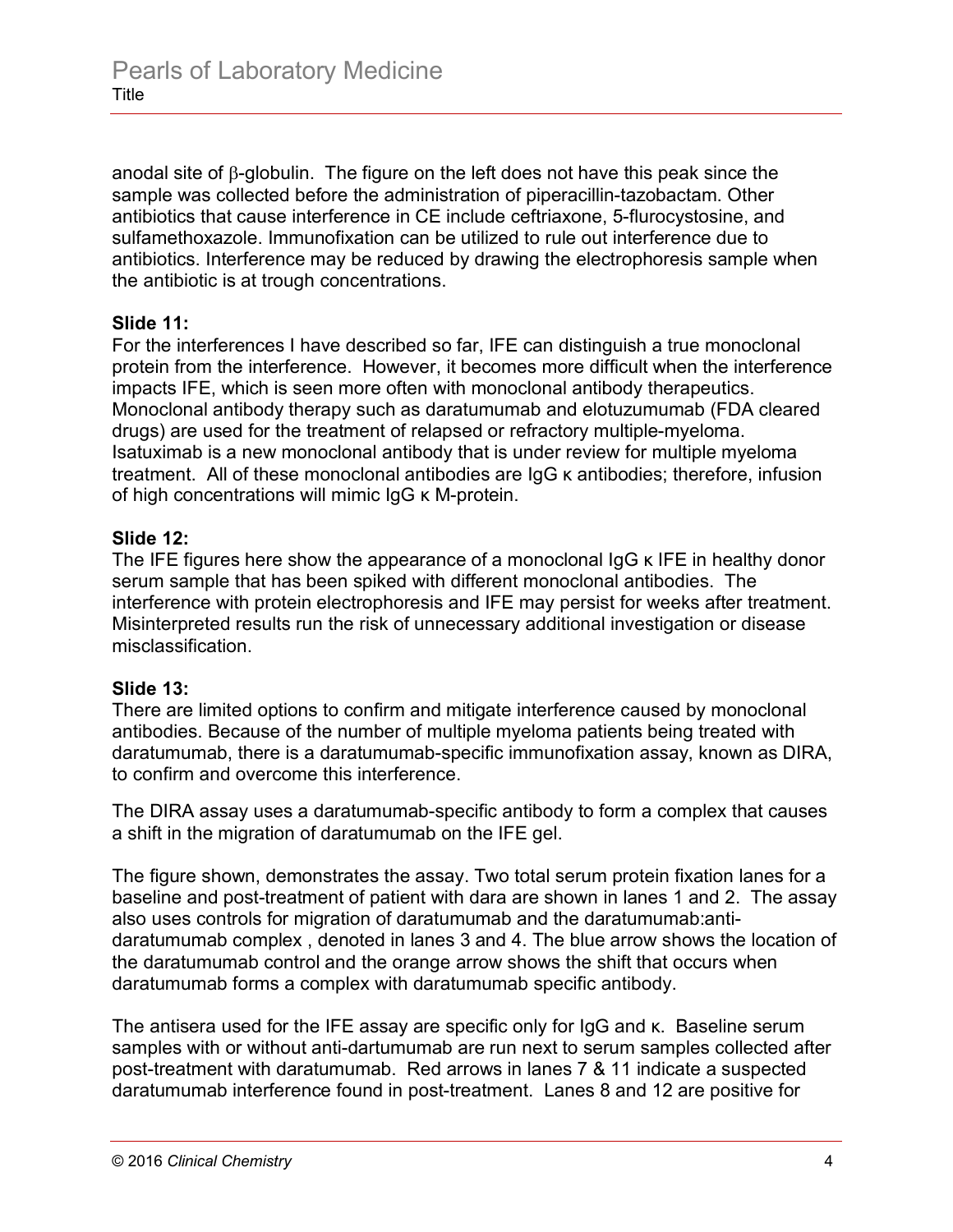daratumumab:anti-daratumumab complex, but negative for the suspected band, indicating that the sample is DIRA negative, which means absence of monoclonal protein. If there were residual IgG κ endogenous M protein, a second band would remain in that suspected region. This will correspond to a positive DIRA test, indicating a presence of monoclonal protein. DIRA is limited in that the assay is only designed to distinguish daratumumab and not other monoclonal antibody therapeutics.

#### **Slide 14:**

An alternative to DIRA test is MALDI-TOF mass spectrometry, also known as MASS-FIX. Based on the mass of daratumumab, the technique can distinguish daratumumab from the patient's endogenous M-protein. However, this technique is still prone to false negative results for approximately 16% of patient samples as shown in a study by Moore et al in 2019. MASS-FIX, therefore, cannot distinguish all samples because of a poor resolution of a linear MALDI-TOF instrument.

There is another developmental mass spectrometry technique called miRAMM – Monoclonal-immunoglobulin-rapid-accurate mass measurement. miRAMM differentiates an endogenous M-protein from monoclonal antibodies. The assay is based on the identification of mass spectra of the light chain portions of immunoglobulins that are converted into molecular masses of each light chain variant. miRAMM can distinguish differences in molecular masses of M-proteins within 1 Da. This technique distinguishes broad spectrum of monoclonal antibody therapeutics. However, it's not used in the clinical laboratory yet.

# **Slide 15:**

Here is an example of miRAMM, distinguishing M-protein from daratumumab in a patient sample spiked with different concentrations of daratumumab. A neat serum sample with a distinguished IgG-κ M protein is subjected to different concentration of daratumumab, and analyzed with IFE and miRAMM. The serum sample is diluted with different concentration of daratumumab to get an overall M-protein of 0.3 g/dL. The top panel of IFE results show that there is no difference in the image output at different concentrations of daratumumab. The protein electrophoresis shows that overall 0.3 g/dL M-protein is maintained even though the daratumumab:M-protein ratio changed. Finally, the samples with different concentration of daratumumab:M-protein is analyzed with miRAMM. miRAMM clearly distinguishes the peak for M-protein and daratumumab. It shows that the daratumumab peak elevates with increasing concentration of daratumumab while M-protein peak decreases.

# **Slide 16:**

In addition to DIRA and mass spectrometry assay to overcome therapeutic antibody interference, a new technology called Antigen Specific therapeutic monoclonal Antibody Depletion Assay (ASADA) seems promising in depleting interference by therapeutic antibody. ASADA consists of magnetic beads coated with antigens against the specific